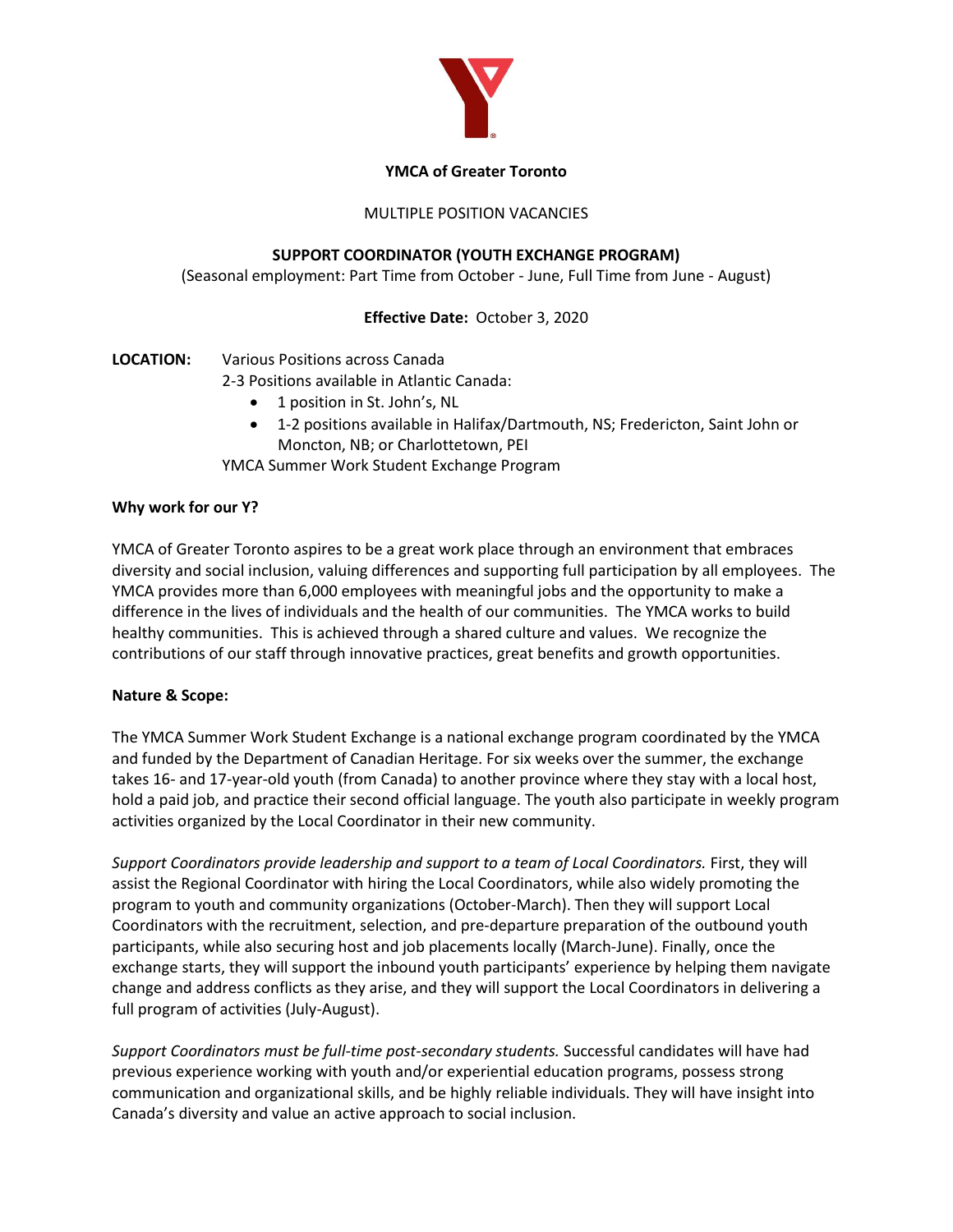#### **Responsibilities:**

Assists the Regional Coordinator with the hiring process for Local Coordinators and regional training sessions; provides ongoing leadership, often remotely, to a small team of Local Coordinators.

Promotes the program in communities, and supports the selection of youth participant and host families, recruitment of employment partners, planning and delivery of program activities, budgeting of funds, and management of conflicts.

Maintains regular communication with and acts as a bridge between the Regional Coordinator and the Local Coordinators on their team; monitors compliance with regional/national program directives.

Builds positive relationships with youth exchange participants, host families, employers, and other local community partners; visits program sites and various stakeholders during the exchange.

Responds to emergencies as they arise. As such, must be accessible to the Regional Coordinator and to the Local Coordinators at all times during the exchange, except for designated days off.

Supports participants' travel between provinces, by either: chaperoning participants to their host or home communities, at the start and end of the program; or providing logistical support at departure points (train station, airport).

Writes a comprehensive report at the end of the summer summarizing the program's results.

Fulfills administrative duties (e.g. documentation, expense claims) in a timely and efficient manner.

May be required to assume the role of Local Coordinator in situations that warrant it, as assessed by the Regional Coordinator.

Demonstrates appropriate behaviours in line with our Mission, Vision and Values as reflected in our YMCA competencies; takes a member focused approach to increase their understanding of programs offered across the Association. Represents the YMCA and the Association in a professional manner.

Understands the legal responsibilities and moral imperative to report suspected child abuse to Child Protection Services.

Understands the importance of the volunteer-staff partnership and integrates the value of philanthropy and volunteerism in dealings with staff, volunteers and members.

Other duties as assigned.

#### **Mandatory Training:**

Three mandatory training sessions will take place. The first will occur from October 3 to  $4<sup>th</sup>$ . The second session will take place in early February and the third in late April/early May. Exact dates will be confirmed by the Regional Coordinator at the time of hiring. Trainings will be a combination of virtual and in-person where possible.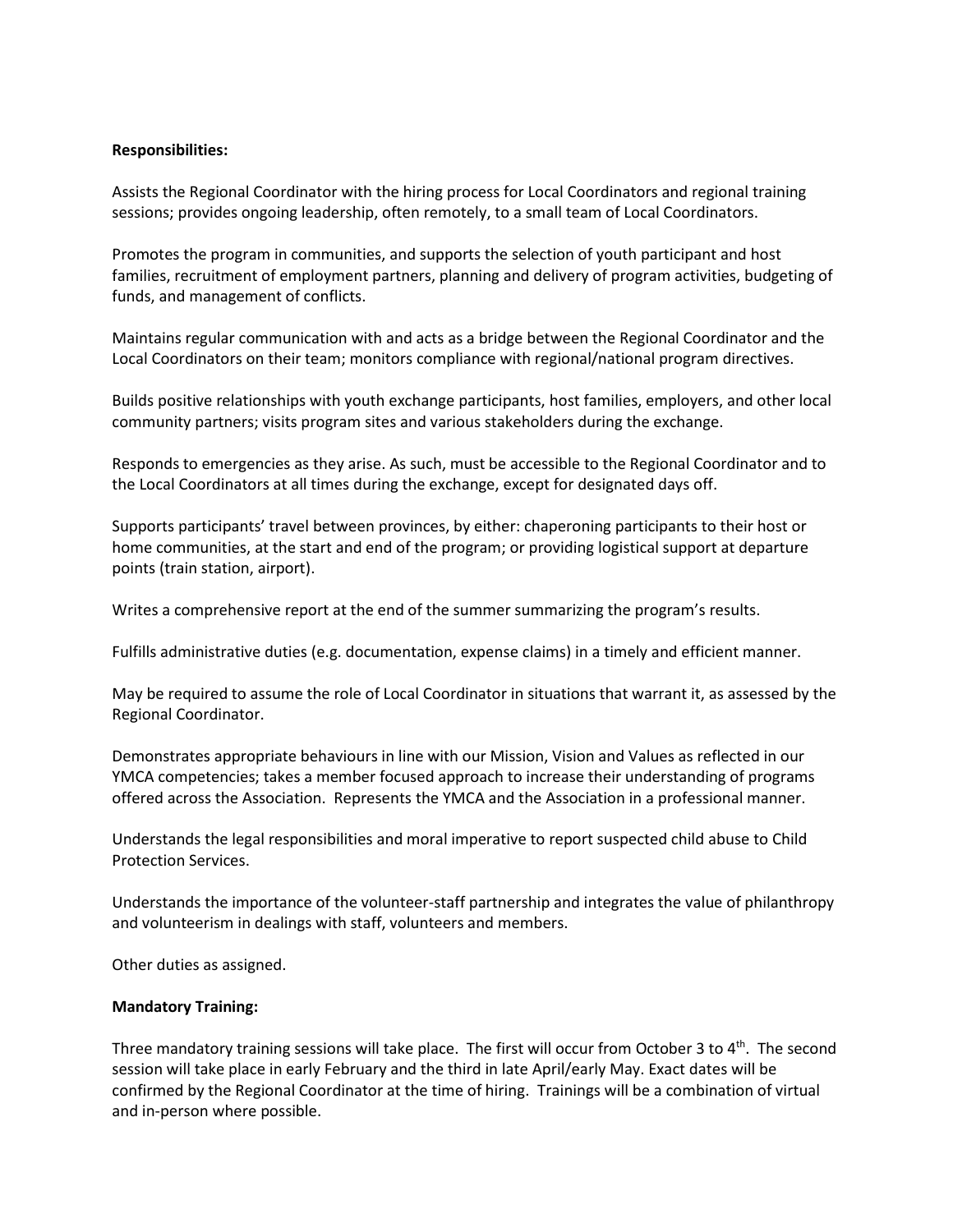## **Location, Period of Employment, and Salary:**

Positions are available throughout Canada. Support Coordinators must live within their assigned region. Support Coordinators will work 15 hours/week from October 3 to April 23, increasing to 26 hours/week from April to June (dates to be confirmed), and then 37.5 hours/week (full-time) from mid-June to mid-August. (dates to be confirmed). The starting salary is \$16.67 per hour.

# **Eligibility:**

- Currently enrolled full-time in a post-secondary program
- Available days, evenings, and weekends must be willing to make the Support Coordinator position your primary professional commitment during the period of full-time employment
- Have internet access for the duration of employment
- Have valid driver's licence and access to an insured vehicle; willing to provide a driver's abstract
- Have valid Emergency First Aid/CPR certification before the start of the exchange
- Able to attend and support 3 mandatory paid trainings in October, February and April/May

### **Qualifications:**

- One year of experience with the program as a Local Coordinator, or other relevant experience such as working with youth, doing community engagement, leading experiential learning programs, etc.
- **Strong leadership and ability to motivate/organize a team**
- Well-developed interpersonal and relationship-building skills
- **Excellent problem-solving and conflict resolution skills**
- **Excellent written and oral communication skills**
- Ability to work independently, outside of an office setting, and without immediate supervision
- Ability to manage a budget and perform administrative tasks
- **Commitment to working in a socially inclusive environment responding with sensitivity and personal** awareness to the diverse needs of members including visible and non-visible dimensions of diversity
- The position requires the following Core Association Competencies. Advanced competence in: Effective Interpersonal Communications; Ethics and Self-management; Being Member Focused; Being Results Focused; Teamwork and Collaboration; Valuing Diversity and Social Inclusion. Fundamental competence in: Relationship Building and Partnering.

### **Assets:**

- **Preference will be given to candidates able to communicate in French and English**
- **Prior participation in, or experience with, an exchange program**
- **Prior training in mental health support and suicide intervention (e.g. MHFA, ASIST, etc.)**
- Facilitation skills related to leading experiential education activities
- Knowledge and ability to integrate anti-racist, anti-oppressive, 2SLGBTQ-positive, critical disability, harm reduction, and strengths-based principles into practice

**For more information and to apply,** 

**please visit http://summer-work.com/ Applications deadline: July 26, 2020 Job posting # 0031**

**Job offers are contingent upon the successful completion of a Police Records Check. Within the first four months and every three years thereafter, a Vulnerable Police Records Check is required.**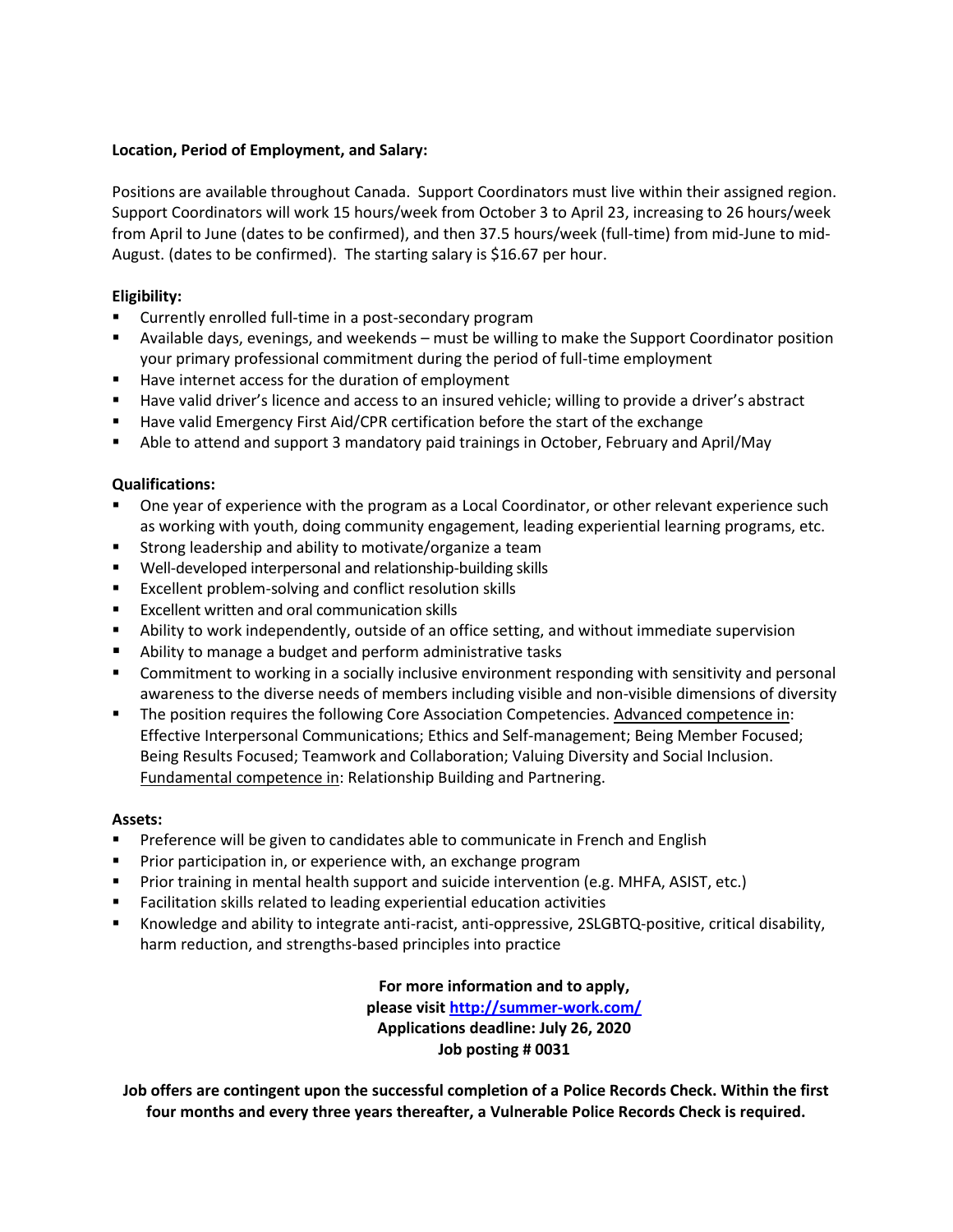*The YMCA of Greater Toronto values the diversity of people and communities and is committed to excellence and inclusion in our Association. We are committed to an environment that is barrier free. If you require accommodation during the hiring process, please inform us in advance to arrange reasonable and appropriate accommodation.*

# **About the YMCA of Greater Toronto:**

The YMCA of Greater Toronto is a dynamic charity offering opportunities for personal growth, community involvement and leadership. Our 2010-2020 strategic plans *Strong Start Great Future* calls upon our Association to invest in young people across their life stages to deliver on our vision of ensuring our communities will be home to the healthiest children, teens and young adults. This community health strategy includes a significant role for adults and older adults.

Mirroring the region's diversity, the YMCA offers a variety of programs responding to the needs of the community, including employment and essential skills, education, newcomer programs, youth outreach and intervention, fitness, sports and aquatics, international programs, child care and camps.

When you support the YMCA of Greater Toronto's Annual Giving, you help us ensure more children, youth and young adults have the chance to be healthy... and so much more. We believe that by providing our children with a strong start, they will have a great future. And, ultimately, strong, healthy children mean strong, healthy communities in the GTA for the years to come. www.ymcagta.org

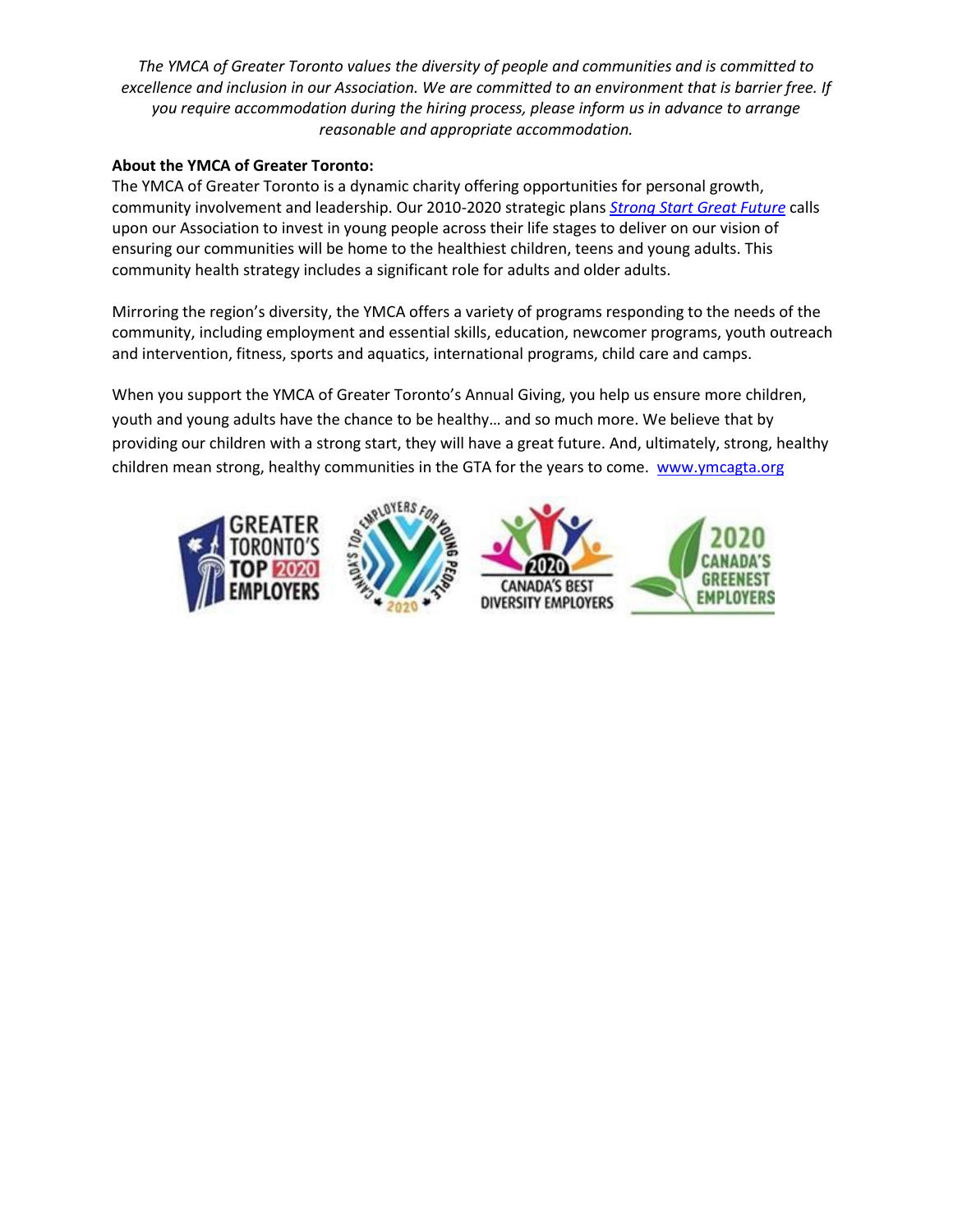

#### **YMCA du Grand Toronto**

### PLUSIEURS POSTES DISPONIBLES

### **COORDONNATEUR/COORDONNATRICE DE SOUTIEN ;PROGRAMME D͛ÉCHANGE JEUNESSE)**

(Emploi saisonnier : temps partiel de octobre à juin, temps plein de juin à août)

**Date de début :** mi-octobre 2020

# **EMPLACEMENT :** plusieurs communautés à travers le Canada 2-3 opportunités disponible au Canada atlantique:

- 1 poste à St. John's, TN
- 1-2 postes disponible à Halifax/Dartmouth, NS; Fredericton, Saint John ou Moncton, NB; ou Charlottetown, PEI

programme Emplois d'été Échanges étudiants du YMCA

#### **Pourquoi travailler pour notre Y?**

Le YMCA du Grand Toronto vise à être un excellent lieu de travail grâce à un environnement englobant inclusion sociale et diversité, en plus de valoriser les différences et d'encourager la pleine participation de tous les employés. Le YMCA compte plus de 6000 employés avec des emplois intéressants et la possibilité de faire une différence dans la vie des individus et dans la santé de nos communautés. Le YMCA aide à bâtir des communautés en santé. Ce résultat est obtenu grâce à une culture et des valeurs communes. Nous reconnaissons les différentes contributions de notre personnel à travers des pratiques innovantes, des bénéfices et des opportunités de croissance.

### **Nature et portée**

Le programme Emplois d'été Échanges d'étudiants du YMCA est un programme d'échanges national coordonné par le YMCA et financé par le ministère du Patrimoine canadien. Pendant six semaines de l'été, des jeunes (canadiens) de 16 et 17 ans séjournent dans une autre province, chez une famille d'accueil, exercent un emploi rémunéré et pratiquent leur deuxième langue officielle dans le cadre de ce programme d'échanges. Ces jeunes participent également à un programme d'activités hebdomadaires organisées par le coordonnateur local ou la coordonnatrice locale de leur nouvelle communauté.

*Les coordonnateurs de soutien offrent du leadership et du soutien à une équipe de coordonnateurs locaux.* Premièrement, ils assisteront le coordonnateur régional pour embaucher les coordonnateurs locaux, tout en promouvant largement le programme auprès des organisations de jeunes et des organisations communautaires (Octobre-mars). Ils soutiennent ensuite les coordonnateurs locaux dans le recrutement, la sélection et les préparatifs de départ des jeunes participants, tout en recrutant des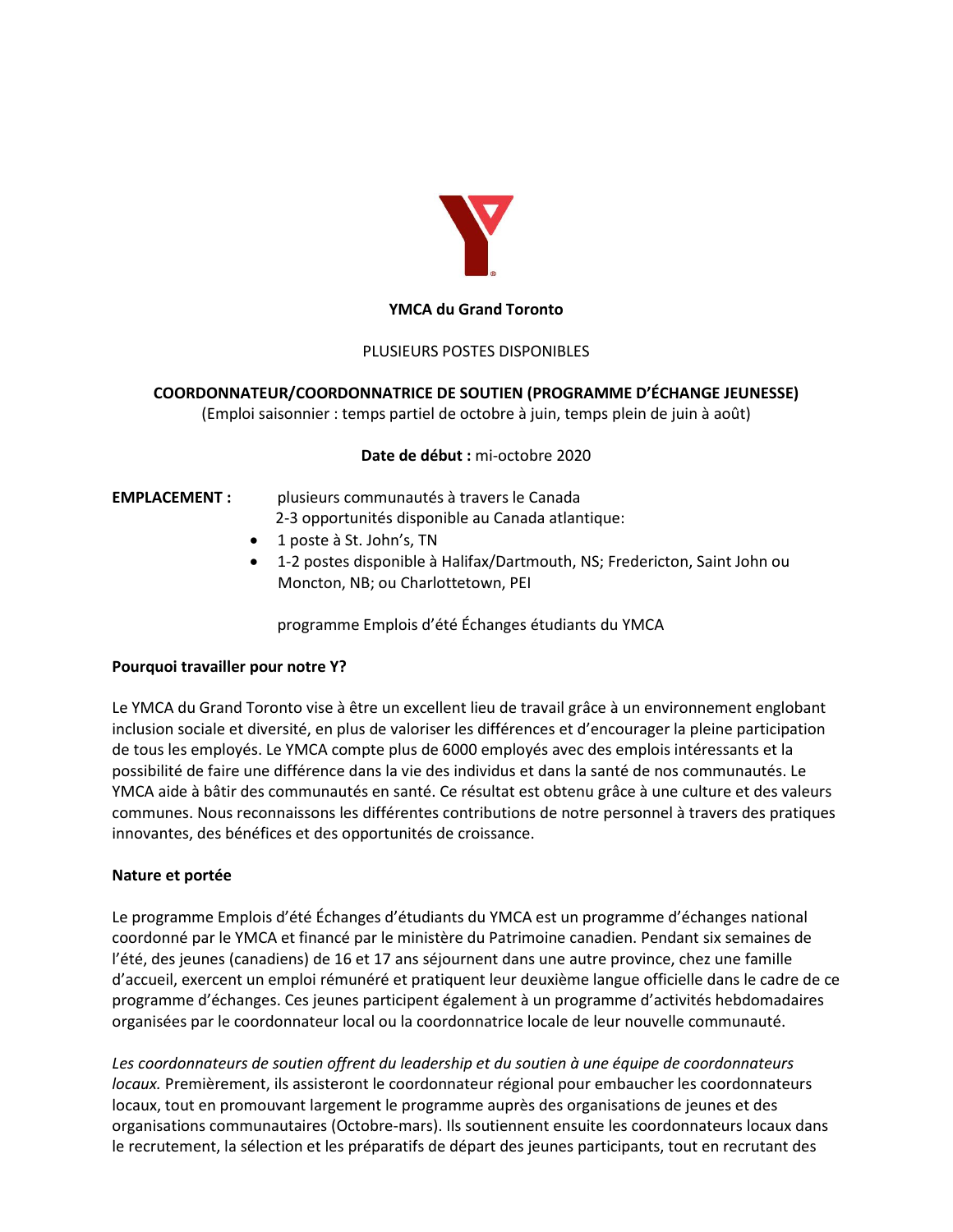familles d'accueil et en obtenant des emplois d'été au niveau local (mars-juin). Enfin, dès le début de l'échange, ils facilitent l'expérience des jeunes participants pendant leur séjour en les aidant à s'adapter au changement et en résolvant les conflits dès qu'ils surviennent. De plus, ils assistent les coordonnateurs locaux dans leur gestion d'un programme d'activités complet (juillet-août).

Les coordonnateurs de soutien seront des étudiants postsecondaires à temps plein. Les candidats retenus auront l'expérience du travail avec des jeunes et/ou de programmes d'éducation expérimentale, posséderont de solides compétences en communication et en organisation et seront extrêmement fiables. Ils comprendront la diversité du Canada et valoriseront une approche active de l'inclusion sociale.

### **Responsabilités**

Assister le coordonnateur régional dans le processus d'embauche des coordonnateurs locaux et pour les séances de formation régionales, offrir un leadership continu, souvent à distance, à une petite équipe de coordonnateurs locaux.

Promouvoir le programme dans les communautés et appuyer la sélection des jeunes participants et des familles d'accueil, le recrutement des partenaires d'emploi, la planification et la mise en œuvre des activités du programme, la budgétisation des fonds et la gestion des conflits.

Assurer la communication régulière avec le coordonnateur régional et la liaison entre ce dernier et les coordonnateurs locaux de son équipe; surveiller le respect des directives régionales/nationales du programme.

Nouer des relations positives avec les jeunes du programme d'échanges, les familles d'accueil, les employeurs et les autres partenaires communautaires locaux; rendre visite aux lieux du programme et à divers intervenants pendant l'échange.

Réagir aux situations d'urgence dès qu'elles se produisent. Il doit donc être accessible à tout moment par le coordonnateur régional et par les coordonnateurs locaux pendant l'échange, sauf pendant leurs jours de congé.

Faciliter le voyage des participants entre les provinces, soit en les accompagnant à leurs communautés d'accueil ou de résidence, au début ou à la fin du programme, soit en assurant le soutien logistique aux points de départ (gare, aéroport).

Rédiger un rapport complet à la fin de l'été résumant les résultats du programme.

Accomplir des tâches administratives (p.ex. documentation, demandes de remboursement) de façon opportune et efficace.

Assumer, au besoin, le rôle du coordonnateur local lorsque les situations le justifient, à la demande du coordonnateur régional.

Démontrer un comportement approprié auprès du personnel conformément à la mission, à la vision et aux valeurs du YMCA. Établir et conserver des liens professionnels efficaces avec le personnel et les membres. Représenter le YMCA et l'Association d'une manière professionnelle.

Comprendre les obligations légales et l'impératif moral quant au signalement de mauvais traitements à un service de protection de la jeunesse.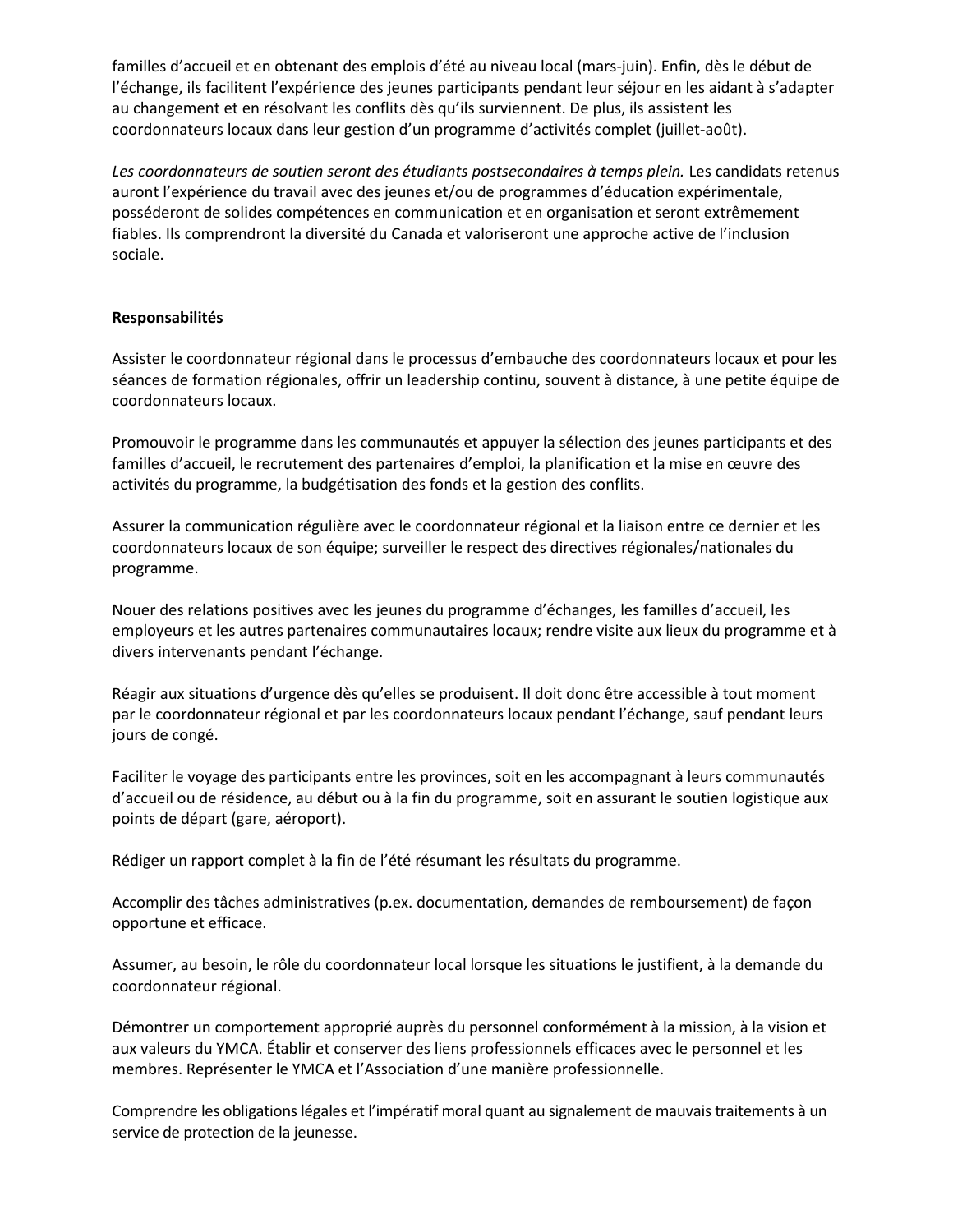Comprendre et intégrer la valeur de la philanthropie et du bénévolat, et transmettre cette connaissance et cette croyance au personnel, aux bénévoles et aux membres.

Effectuer toutes autres tâches connexes qui lui sont confiées.

### **Formations obligatoires**

Il y aura 3 formations obligatoires pour les coordonnateurs de soutien. La première aura lieu du 3 au 4 octobre 2020. La deuxième aura lieu début février et la troisième fin avril/début mai. Les dates seront confirmées par le coordonnateur régional au moment de l'embauche.

# Emplacement, période d'emploi et salaire

Des postes sont disponibles dans l'ensemble du Canada. Les coordonnateurs de soutien doivent habiter dans la région où ils sont affectés. Les coordonnateurs de soutien travailleront 15 heures par semaine du 5 octobre au 23 avril 26 heures par semaine de l'avril au juin (dates à confirmer), et 37,5 heures par semaine (temps plein) du mi-juin au mi-août. Le salaire de base est de 16,67\$ l'heure.

# Admissibilité

- Présentement inscrit à un programme d'études postsecondaires à temps plein.
- " Disponible le jour, le soir et la fin de semaine et être prêt à faire du poste de coordonnateur de soutien son engagement professionnel principal pendant la période d'emploi à temps plein.
- Avoir un accès Internet durant toute la durée du contrat.
- Avoir un permis de conduire valide et accès à un véhicule assuré; fournir un dossier de conduite.
- " Avoir un certificat en premiers soins d'urgence/RCR avant le début de l'échange.
- Apte à participer à 3 formations rémunérées en janvier, mars et avril/mai.

### **Compétences**

- Une année d'expérience au sein du programme au poste de coordonnateur local ou de l'expérience pertinente, comme travailler avec des jeunes, mobiliser la communauté, diriger des programmes d'apprentissage expérimental, etc.
- " Solide leadership et grande capacité de motiver/organiser une équipe
- "Compétences fiables en communication interpersonnelle et en création de relations;
- " Excellentes compétences en résolution de problème et de conflit;
- Excellente aptitude à la communication écrite et orale;
- "Capacité de travailler en autonomie, à l'extérieur d'un bureau et sans supervision immédiate;
- Capacité de gérer un budget et d'exécuter des tâches administratives;
- Engagement à travailler dans un environnement d'inclusion sociale et à répondre de manière sensible aux différents besoins des membres selon les dimensions visibles et invisibles de la diversité;
- Ce poste requiert les compétences suivantes. Compétence avancée en : entregent et communication interpersonnelle; éthique et gestion de soi; accent sur les membres; accent sur les résultats; travail d'équipe et collaboration; valorisation de la diversité et de l'inclusion sociale. Compétence fondamentale en : création de liens et de partenariats.

### **Atouts**

- La préférence sera accordée aux candidats qui peuvent communiquer en anglais et en français.
- " Participation antérieure à ou expérience d'un programme d'échanges;
- " Formation en soutien en santé mentale et en prévention du suicide (p. ex. PPSM, ASIST, etc.);
- "Compétences en animation liées à la direction d'activités d'éducation expérimentale;
- Connaissance et capacité de mettre en pratique les principes antiracistes, anti-oppression, positifs à l'égard des membres des communautés LGBT2SQ, ainsi que les principes de la critique de la